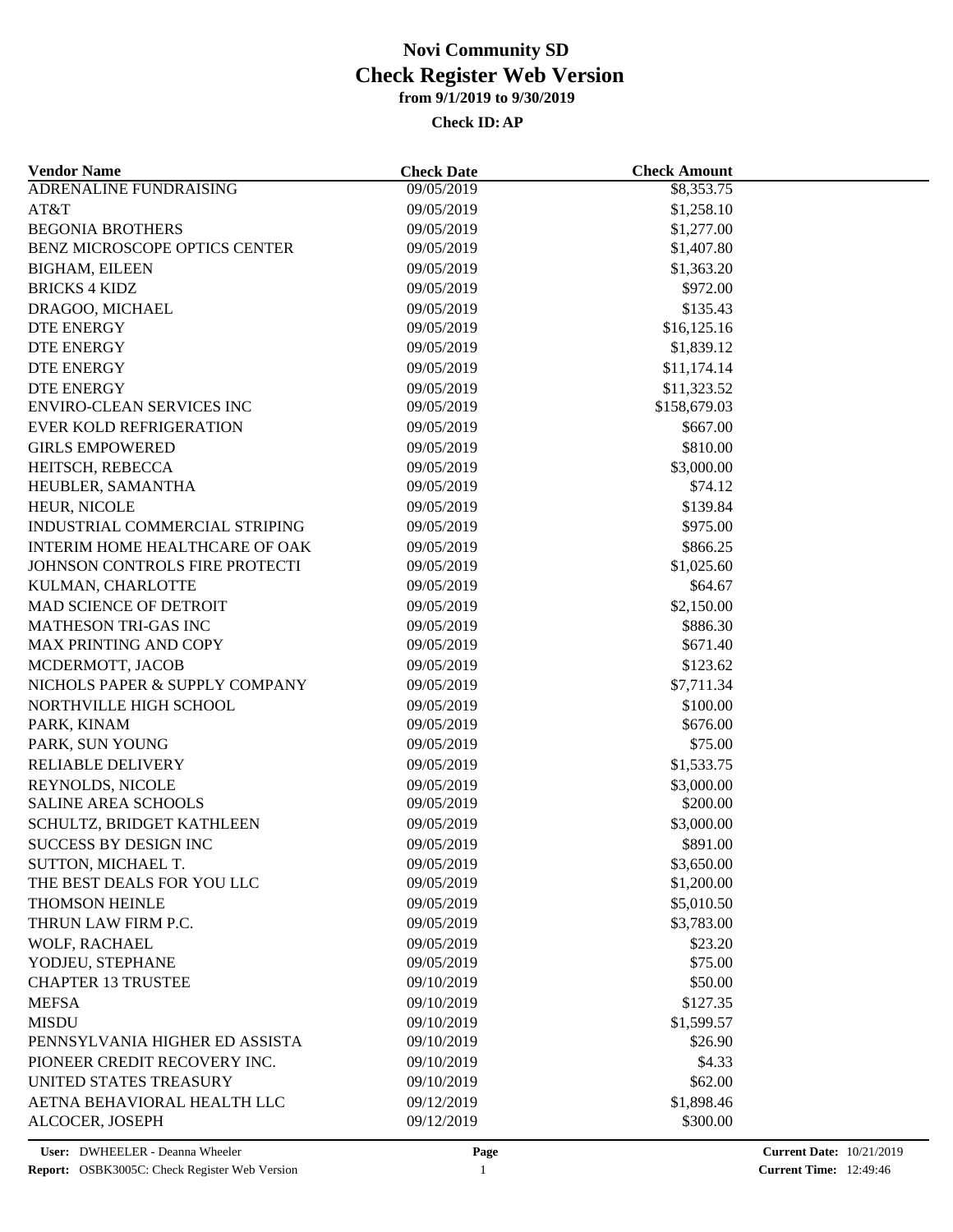| <b>Vendor Name</b>                        | <b>Check Date</b> | <b>Check Amount</b> |  |
|-------------------------------------------|-------------------|---------------------|--|
| AMAZON CAPITAL SERVICES INC.              | 09/12/2019        | \$862.77            |  |
| <b>BARRICK, SUE</b>                       | 09/12/2019        | \$164.74            |  |
| BERAHALLI, SWARNA                         | 09/12/2019        | \$390.00            |  |
| <b>BERG, JENNIFER</b>                     | 09/12/2019        | \$300.00            |  |
| BIG FROG CUSTOM T-SHIRT & MORE            | 09/12/2019        | \$978.70            |  |
| <b>BLUE LAKES CHARTERS &amp; TOURS</b>    | 09/12/2019        | \$1,675.00          |  |
| <b>BROWN, STACIE</b>                      | 09/12/2019        | \$81.25             |  |
| <b>BURLINGTON ENGLISH INC</b>             | 09/12/2019        | \$14,976.00         |  |
| <b>BURNSIDE, HEATHER</b>                  | 09/12/2019        | \$201.25            |  |
| CAMPOS, MICHELLE                          | 09/12/2019        | \$110.69            |  |
| CHARRETTE, OLIVIA                         | 09/12/2019        | \$300.00            |  |
| <b>CHARTWELLS DINING SERVICES</b>         | 09/12/2019        | \$9,892.15          |  |
| <b>CINTAS CORPORATION #31</b>             | 09/12/2019        | \$733.63            |  |
| DE LEEUW, LYDIA                           | 09/12/2019        | \$300.00            |  |
| DEERFIELD COMMUNITY COUNCIL               | 09/12/2019        | \$15,498.17         |  |
| DIGITAL AGE TECHNOLOGIES INC              | 09/12/2019        | \$8,796.00          |  |
| DIRECT ENERGY BUSINESS INC                | 09/12/2019        | \$61,043.80         |  |
| DIXONBEY, GERALD                          | 09/12/2019        | \$1,500.00          |  |
| EDF ENERGY SERVICES LLC                   | 09/12/2019        | \$1,375.78          |  |
| EDUSPIRE SOLUTIONS LLC                    | 09/12/2019        | \$3,125.00          |  |
| ENVIRO-CLEAN SERVICES INC                 | 09/12/2019        | \$714.00            |  |
| EVANS, KELLY                              | 09/12/2019        | \$61.84             |  |
| FOR INSPIRATION AND RECOGNITIO            | 09/12/2019        | \$610.00            |  |
| <b>GREAT LAKES POWER &amp; LIGHTING I</b> | 09/12/2019        | \$2,242.64          |  |
|                                           | 09/12/2019        | \$385.00            |  |
| <b>GREBINSKI, KRISTEN</b>                 |                   |                     |  |
| <b>GREEN, CAROL</b>                       | 09/12/2019        | \$376.00            |  |
| HOFBAUER, REBECCA                         | 09/12/2019        | \$39.00             |  |
| <b>INTERIOR ENVIRONMENTS LLC</b>          | 09/12/2019        | \$7,493.54          |  |
| JOHNSON CONTROLS FIRE PROTECTI            | 09/12/2019        | \$1,809.41          |  |
| <b>JONES, LAURIE</b>                      | 09/12/2019        | \$143.88            |  |
| KIM, ELYSSA                               | 09/12/2019        | \$40.00             |  |
| KOTTE, KRUPASON                           | 09/12/2019        | \$468.00            |  |
| LANCOUR, ERIN                             | 09/12/2019        | \$300.00            |  |
| MATTHEWS, STEVEN                          | 09/12/2019        | \$25.00             |  |
| MCDONALD, STEVEN                          | 09/12/2019        | \$99.77             |  |
| MICHIGAN SCHOOL BAND & ORCHEST            | 09/12/2019        | \$750.00            |  |
| MOISEEFF, AUDREY                          | 09/12/2019        | \$64.20             |  |
| MORROW, JORDAN                            | 09/12/2019        | \$500.00            |  |
| MUSIC THEATRE INTERNATIONAL               | 09/12/2019        | \$3,835.00          |  |
| NICHOLS PAPER & SUPPLY COMPANY            | 09/12/2019        | \$4,408.03          |  |
| NOVI HIGH SCHOOL ORCHESTRA BOO            | 09/12/2019        | \$32,517.82         |  |
| <b>NOVI MEADOWS PTO</b>                   | 09/12/2019        | \$6,651.71          |  |
| OAKLAND COUNTY COMMUNITY & ADU            | 09/12/2019        | \$2,500.00          |  |
| <b>OAKLAND SCHOOLS</b>                    | 09/12/2019        | \$250.00            |  |
| <b>OAKLAND SCHOOLS</b>                    | 09/12/2019        | \$100.00            |  |
| ORCHARD HILLS PTO                         | 09/12/2019        | \$24,554.66         |  |
| PARKVIEW ELEMENTARY NOVI PTO              | 09/12/2019        | \$15,576.83         |  |
| PENDERGRAFF, HEIDI                        | 09/12/2019        | \$208.42            |  |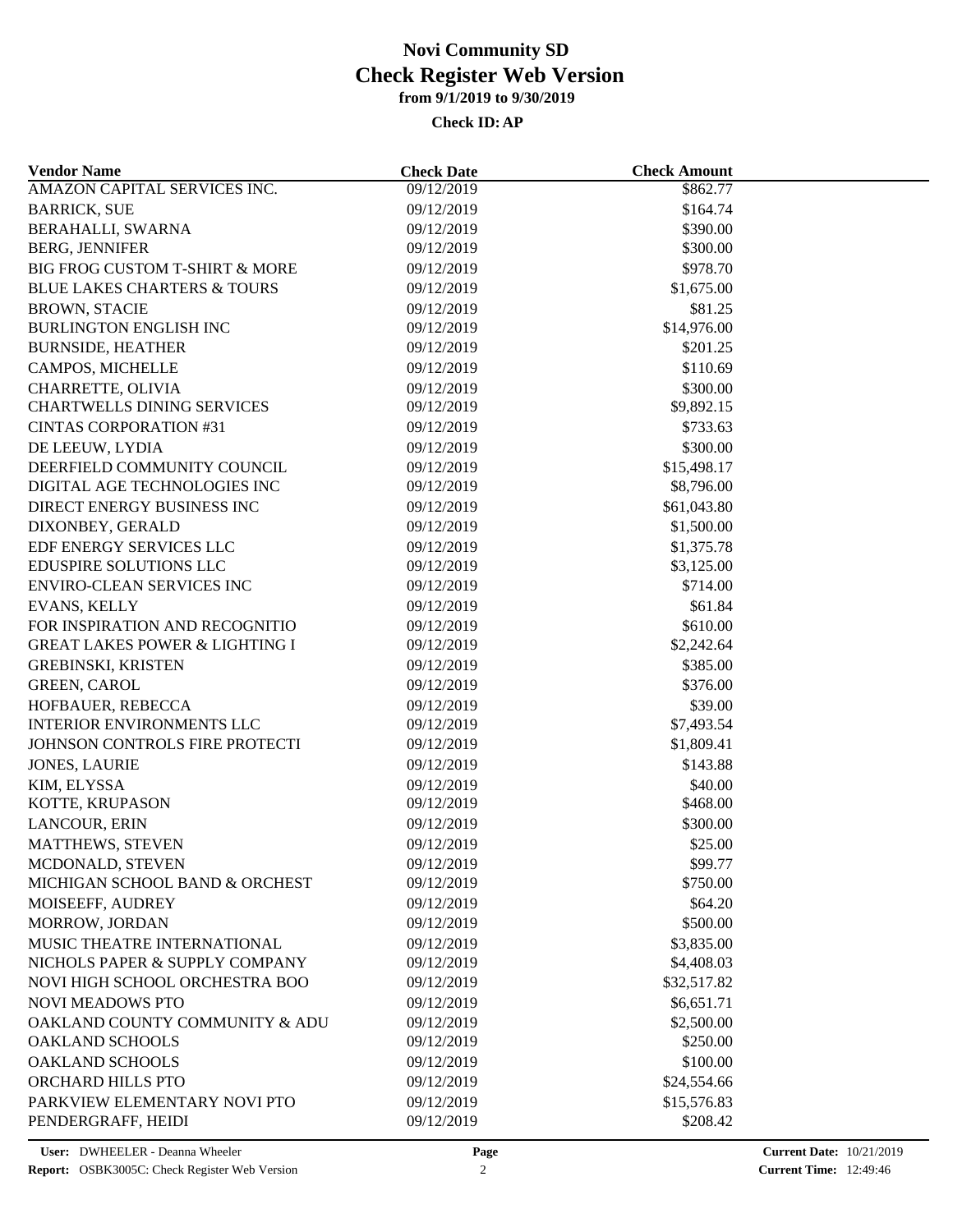| <b>Vendor Name</b>                        | <b>Check Date</b> | <b>Check Amount</b> |  |
|-------------------------------------------|-------------------|---------------------|--|
| PETTY CASH-EVOL GAZZARATO OR L            | 09/12/2019        | \$385.00            |  |
| PITNEY BOWES GLOBAL FINANCIAL             | 09/12/2019        | \$720.09            |  |
| PITSCO INC                                | 09/12/2019        | \$275.00            |  |
| PLAYWORKS EDUCATION ENERGIZED             | 09/12/2019        | \$65,960.00         |  |
| PRAYAGAI, ANANVA                          | 09/12/2019        | \$105.00            |  |
| PRESIDIO NETWORKED SOLUTIONS L            | 09/12/2019        | \$1,800.00          |  |
| PRESS ASSOCIATION INCOR.                  | 09/12/2019        | \$6,617.72          |  |
| PRINTNOLOGY INC                           | 09/12/2019        | \$5,284.10          |  |
| PROTECTION ONE ALARM MONITORIN            | 09/12/2019        | \$50.00             |  |
| <b>REV ROBOTICS LLC</b>                   | 09/12/2019        | \$408.40            |  |
| RODRIGUEZ, KARA                           | 09/12/2019        | \$96.89             |  |
| RUGG, ILONA                               | 09/12/2019        | \$48.56             |  |
| SANDOVAL, MICHELLE                        | 09/12/2019        | \$75.00             |  |
| <b>SME</b>                                | 09/12/2019        | \$1,747.43          |  |
| SPEEDWAY SUPER AMERICA LLC                | 09/12/2019        | \$2,425.00          |  |
| <b>STATE OF MICHIGAN</b>                  | 09/12/2019        | \$305.00            |  |
| <b>SUPERIOR TEXT</b>                      | 09/12/2019        | \$672.05            |  |
| SUZUKI MYERS & ASSOCIATES LTD.            | 09/12/2019        | \$348.70            |  |
| THE VILLAGE OAKS INTERESTED CI            | 09/12/2019        | \$1,511.51          |  |
| TRINKA, AMANDA                            | 09/12/2019        | \$250.00            |  |
| TW SHIRTS                                 | 09/12/2019        | \$6,952.50          |  |
|                                           |                   |                     |  |
| <b>US FOODS INC</b>                       | 09/12/2019        | \$348.78            |  |
| WAANANEN, NIKKI                           | 09/12/2019        | \$66.12             |  |
| WEIGEL-HUBLER, NICHOLAS                   | 09/12/2019        | \$20.97             |  |
| <b>ABC MANAGEMENT</b>                     | 09/13/2019        | \$2,340.00          |  |
| ASCENSION MICHIGAN AT WORK                | 09/13/2019        | \$124.00            |  |
| <b>CINTAS CORPORATION #31</b>             | 09/13/2019        | \$526.14            |  |
| <b>CONSUMERS ENERGY</b>                   | 09/13/2019        | \$3,224.77          |  |
| <b>CUMMINS BRIDGEWAY LLC</b>              | 09/13/2019        | \$663.83            |  |
| <b>DIGITAL SIGNUP</b>                     | 09/13/2019        | \$528.00            |  |
| <b>DTE ENERGY</b>                         | 09/13/2019        | \$22.12             |  |
| <b>ECA SCIENCE KIT SERVICES</b>           | 09/13/2019        | \$57,965.38         |  |
| <b>GLASS CITY FOOD SERVICE INC</b>        | 09/13/2019        | \$412.60            |  |
| HAROLD'S FRAME SHOP INC                   | 09/13/2019        | \$247.50            |  |
| HOLLAND BUS COMPANY                       | 09/13/2019        | \$268.47            |  |
| <b>INTEGRITY TESTING &amp; SAFETY ADM</b> | 09/13/2019        | \$385.00            |  |
| JACKSON TRUCK SERVICE INC                 | 09/13/2019        | \$764.00            |  |
| JOHN'S SANITATION INC                     | 09/13/2019        | \$210.00            |  |
| KATHERINE'S CATERING & SPECIAL            | 09/13/2019        | \$500.00            |  |
| KILGORE, AMY                              | 09/13/2019        | \$1,412.00          |  |
| KORUNOSKI, LISA                           | 09/13/2019        | \$338.00            |  |
| <b>M-2 AUTO PARTS INC</b>                 | 09/13/2019        | \$137.25            |  |
| MATHESON TRI-GAS INC                      | 09/13/2019        | \$152.22            |  |
| MENA, WILLIAM J.                          | 09/13/2019        | \$574.00            |  |
| MICHIGAN ELECTRO FREEZE INC               | 09/13/2019        | \$57.11             |  |
| MICHIGAN HIGH SCHOOL ATHLETIC             | 09/13/2019        | \$60.00             |  |
| MORAN, KACY                               | 09/13/2019        | \$50.00             |  |
| NICHOLS PAPER & SUPPLY COMPANY            | 09/13/2019        | \$225.18            |  |
|                                           |                   |                     |  |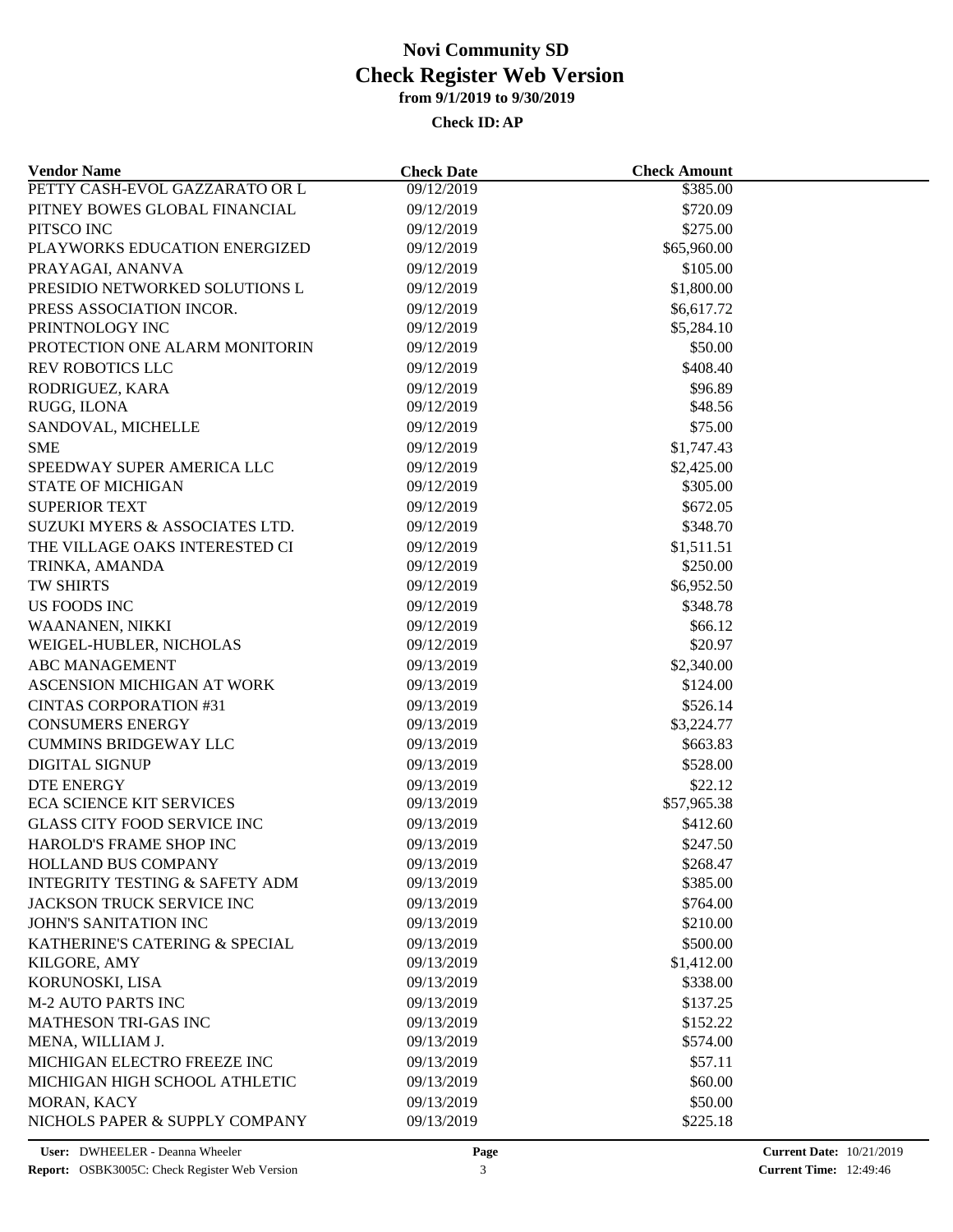| <b>Vendor Name</b>                        | <b>Check Date</b>        | <b>Check Amount</b>   |  |
|-------------------------------------------|--------------------------|-----------------------|--|
| <b>NOVI YOUTH ASSISTANCE</b>              | 09/13/2019               | \$8,753.88            |  |
| OXFORD H.S.                               | 09/13/2019               | \$100.00              |  |
| PARENTI, NIKI                             | 09/13/2019               | \$29.98               |  |
| POGGENDORF, KAREN                         | 09/13/2019               | \$75.00               |  |
| POHLONSKI, BRENT                          | 09/13/2019               | \$425.00              |  |
| PRINTNOLOGY INC                           | 09/13/2019               | \$440.00              |  |
| <b>RICOH USA INC</b>                      | 09/13/2019               | \$75.00               |  |
| RSCHOOL TODAY (DISTRIBUTED WEB            | 09/13/2019               | \$244.00              |  |
| SATTVA YOGA CENTER LLC                    | 09/13/2019               | \$200.00              |  |
| STROMAN, ANNETTE                          | 09/13/2019               | \$100.00              |  |
| SUKENOBU, RYOICHI                         | 09/13/2019               | \$225.00              |  |
| <b>TICKETRACKER</b>                       | 09/13/2019               | \$475.73              |  |
| TOFILSKI, WILLIAM RAYMOND                 | 09/13/2019               | \$1,800.00            |  |
| TREDROC TIRE SERVICES LLC                 | 09/13/2019               | \$6,796.08            |  |
| UNITY SCHOOL BUS PARTS INC                | 09/13/2019               | \$171.98              |  |
| VARGAS, SUSAN                             | 09/13/2019               | \$385.14              |  |
| VELLUCCI, MARK ANDREW                     | 09/13/2019               | \$1,155.99            |  |
| AMERICAN ATHLETIX LLC                     | 09/19/2019               | \$1,484.00            |  |
| ANGUS, STEVE                              | 09/19/2019               | \$1,539.01            |  |
| ASCENSION MICHIGAN AT WORK                | 09/19/2019               | \$18.00               |  |
| AVENTRIC TECHNOLOGIES LLC                 | 09/19/2019               | \$3,081.00            |  |
| <b>CAMILLERI, JENNIFER</b>                | 09/19/2019               | \$7.52                |  |
| CASTILE, CHERYL                           | 09/19/2019               | \$250.00              |  |
| CITY OF NOVI WATER & SEWER DEP            | 09/19/2019               | \$3,877.26            |  |
| CORRIGAN OIL/CORRIGAN TOWING C            | 09/19/2019               | \$388.55              |  |
| DAMON, ERIN                               | 09/19/2019               | \$49.10               |  |
| DATA MANAGEMENT INC.                      | 09/19/2019               | \$1,968.75            |  |
| DIGITAL AGE TECHNOLOGIES INC              | 09/19/2019               | \$84.25               |  |
| EGLI, JENNIFER                            | 09/19/2019               | \$261.71              |  |
| <b>EVER KOLD REFRIGERATION</b>            | 09/19/2019               | \$1,553.00            |  |
| FARRIS, CATHERINE M.                      | 09/19/2019               | \$25.00               |  |
| FIREFLY COMPUTERS LLC                     | 09/19/2019               | \$9,998.00            |  |
| <b>FOXBRIGHT</b>                          | 09/19/2019               | \$900.00              |  |
| <b>GREAT LAKES FURNITURE SUPPLY I</b>     | 09/19/2019               | \$6,068.00            |  |
|                                           |                          |                       |  |
| HENDERHAN, RONALEE<br>HP INC              | 09/19/2019<br>09/19/2019 | \$81.17<br>\$1,064.46 |  |
|                                           |                          |                       |  |
| ISRAEL, MELISSA<br><b>JUMP START DJ'S</b> | 09/19/2019               | \$121.71              |  |
|                                           | 09/19/2019               | \$750.00              |  |
| KALEY, JOHN                               | 09/19/2019               | \$46.15               |  |
| KERBRAT, JENNIFER                         | 09/19/2019               | \$91.41               |  |
| MAD SCIENCE OF DETROIT                    | 09/19/2019               | \$1,639.00            |  |
| <b>MARSHALL MUSIC</b>                     | 09/19/2019               | \$10.00               |  |
| MASSEY, KASSIA                            | 09/19/2019               | \$195.14              |  |
| MCMORRIS, ALSINA                          | 09/19/2019               | \$405.00              |  |
| MICHIGAN INTERSCHOLASTIC FOREN            | 09/19/2019               | \$450.00              |  |
| MIDWEST GOLF & TURF COMPANY               | 09/19/2019               | \$467.00              |  |
| MILOSEVICH, SOOK                          | 09/19/2019               | \$175.00              |  |
| MUDIGAL, ANIL                             | 09/19/2019               | \$358.42              |  |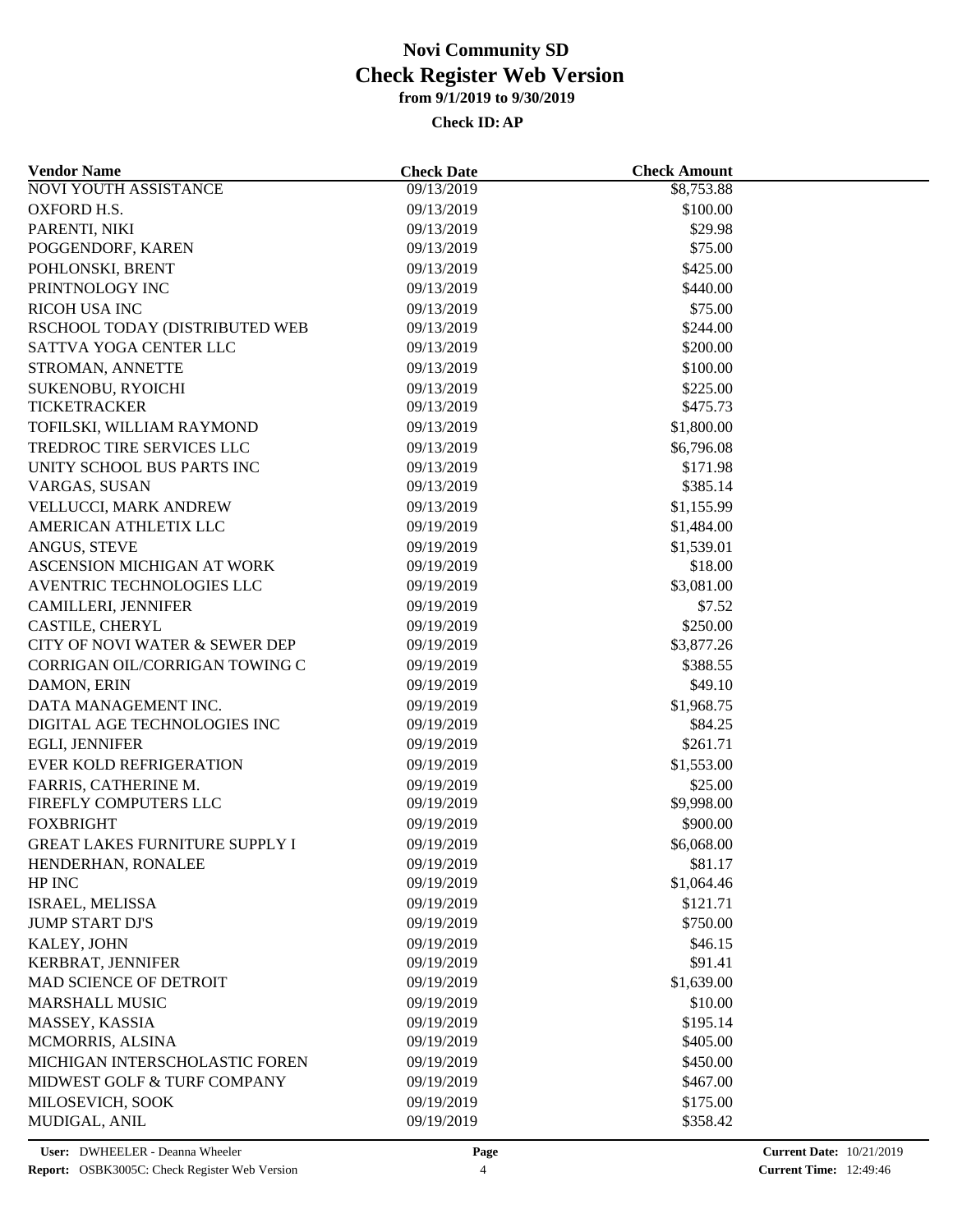| <b>Vendor Name</b>             | <b>Check Date</b> | <b>Check Amount</b> |  |
|--------------------------------|-------------------|---------------------|--|
| <b>NEFF MOTIVATION INC</b>     | 09/19/2019        | \$4,272.14          |  |
| OAKLAND COUNSELING ASSOCIATION | 09/19/2019        | \$50.00             |  |
| <b>OAKLAND SCHOOLS</b>         | 09/19/2019        | \$4,622.50          |  |
| <b>OAKLAND SCHOOLS</b>         | 09/19/2019        | \$343.13            |  |
| <b>OAKLAND SCHOOLS</b>         | 09/19/2019        | \$100.00            |  |
| <b>OAKLAND SCHOOLS</b>         | 09/19/2019        | \$100.00            |  |
| PALL, RENEE                    | 09/19/2019        | \$166.43            |  |
| PEDIATRIC HEALTH CONSULTANTS I | 09/19/2019        | \$1,440.74          |  |
| PREMIER RELOCATIONS LLC        | 09/19/2019        | \$32,580.00         |  |
| PRINTNOLOGY INC                | 09/19/2019        | \$5,617.26          |  |
| SADU, SWAPNA                   | 09/19/2019        | \$75.00             |  |
| SAVELA, SARAH                  | 09/19/2019        | \$100.80            |  |
| <b>SEHI COMPUTER PRODUCTS</b>  | 09/19/2019        | \$2,312.00          |  |
| SOLANKI, PARUL                 | 09/19/2019        | \$826.22            |  |
| <b>STATE OF MICHIGAN</b>       | 09/19/2019        | \$1,020.00          |  |
| STRENGTHIO FITNESS LLC         | 09/19/2019        | \$537.65            |  |
| TODAY'S UNIFORM INC            | 09/19/2019        | \$780.00            |  |
| TOFILSKI, WILLIAM RAYMOND      | 09/19/2019        | \$4,640.00          |  |
| <b>VSC INC</b>                 | 09/19/2019        | \$2,148.00          |  |
| VUICHARD, TATIANA              | 09/19/2019        | \$43.55             |  |
| <b>WASHINGTON MUSIC CENTER</b> | 09/19/2019        | \$119.60            |  |
| WUNDERLICH, MAGGIE             | 09/19/2019        | \$206.74            |  |
| ALAMO MUSIC CENTER INC         | 09/20/2019        | \$82.94             |  |
| ARTHUR J. GALLAGHER RISK MANAG | 09/20/2019        | \$350.00            |  |
| AT&T                           | 09/20/2019        | \$2,826.84          |  |
|                                |                   | \$122.35            |  |
| <b>BARANEK, LORI</b>           | 09/20/2019        |                     |  |
| <b>BURRY, ASHLEIGH</b>         | 09/20/2019        | \$29.57             |  |
| <b>CANTON HIGH SCHOOL</b>      | 09/20/2019        | \$90.00             |  |
| <b>CHRISTEN, JAMIE</b>         | 09/20/2019        | \$94.65             |  |
| <b>EVANS, DENISE</b>           | 09/20/2019        | \$217.64            |  |
| <b>FINALFORMS</b>              | 09/20/2019        | \$2,968.00          |  |
| GFL ENVIRONMENTAL USA INC.     | 09/20/2019        | \$19.80             |  |
| HUBENSCHMIDT, KRISTY           | 09/20/2019        | \$11.52             |  |
| JOHNSON CONTROLS FIRE PROTECTI | 09/20/2019        | \$512.80            |  |
| MASSEY, KASSIA                 | 09/20/2019        | \$103.96            |  |
| MAY, ANGELA                    | 09/20/2019        | \$143.00            |  |
| MID-AMERICAN POMPON INC        | 09/20/2019        | \$1,287.00          |  |
| MIDWEST GOLF & TURF COMPANY    | 09/20/2019        | \$4,300.00          |  |
| MURUGAN, VISWANATHAN           | 09/20/2019        | \$1,352.00          |  |
| NICHOLS PAPER & SUPPLY COMPANY | 09/20/2019        | \$1,423.12          |  |
| PITNEY BOWES PURCHASE POWER    | 09/20/2019        | \$3,000.00          |  |
| PLANT, RENEE                   | 09/20/2019        | \$48.30             |  |
| PRINTNOLOGY INC                | 09/20/2019        | \$620.31            |  |
| RODRIGUEZ, KARA                | 09/20/2019        | \$131.00            |  |
| <b>SAUER, JUDY</b>             | 09/20/2019        | \$73.78             |  |
| <b>SCS IMAGE GROUP</b>         | 09/20/2019        | \$280.00            |  |
| STEINHELPER, LAUREN            | 09/20/2019        | \$390.00            |  |
| TROOST, KIM                    | 09/20/2019        | \$225.91            |  |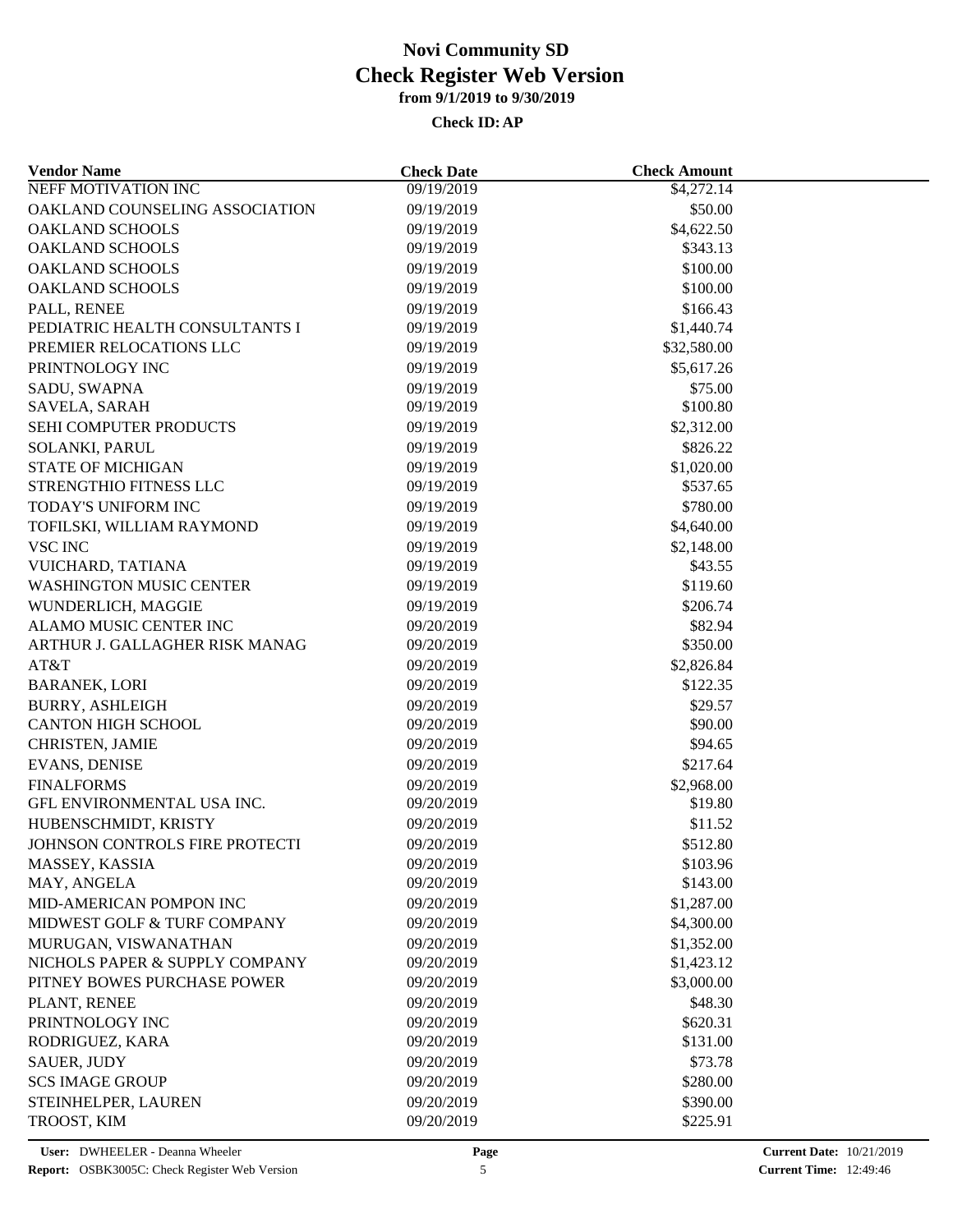| <b>Vendor Name</b>                                         | <b>Check Date</b>        | <b>Check Amount</b> |  |
|------------------------------------------------------------|--------------------------|---------------------|--|
| <b>WAYNE RESA</b>                                          | 09/20/2019               | \$1,125.00          |  |
| <b>CHAPTER 13 TRUSTEE</b>                                  | 09/25/2019               | \$50.00             |  |
| <b>MISDU</b>                                               | 09/25/2019               | \$1,683.50          |  |
| PENNSYLVANIA HIGHER ED ASSISTA                             | 09/25/2019               | \$153.22            |  |
| PIONEER CREDIT RECOVERY INC.                               | 09/25/2019               | \$73.56             |  |
| UNITED STATES TREASURY                                     | 09/25/2019               | \$62.00             |  |
| ABC MANAGEMENT                                             | 09/26/2019               | \$954.00            |  |
| ABSOLUTELY BAFFLING MAGIC                                  | 09/26/2019               | \$395.00            |  |
| ADN ADMINISTRATORS INC                                     | 09/26/2019               | \$4,061.20          |  |
| AT&T                                                       | 09/26/2019               | \$899.50            |  |
| AT&T                                                       | 09/26/2019               | \$639.92            |  |
| <b>BASKETBALL COACHES ASSOCIATION</b>                      | 09/26/2019               | \$240.00            |  |
| BENNETT, BREDA                                             | 09/26/2019               | \$919.00            |  |
| <b>BOEHM, JENNIFER</b>                                     | 09/26/2019               | \$308.75            |  |
| <b>BRADLEY, ALLISON</b>                                    | 09/26/2019               | \$186.90            |  |
| <b>BYRD, BECKY</b>                                         | 09/26/2019               | \$93.13             |  |
| CAPUANO, CHRISTOPHER                                       | 09/26/2019               | \$60.00             |  |
| CARLINI, LAUREN                                            | 09/26/2019               | \$83.18             |  |
| CHAPIN-DUBE, MEGAN                                         | 09/26/2019               | \$594.00            |  |
| <b>CINTAS CORPORATION #31</b>                              | 09/26/2019               | \$350.76            |  |
| COAST TO COAST COMPUTER PRODUC                             | 09/26/2019               | \$561.00            |  |
| COMPETITION CHEER COACHES ASSO                             | 09/26/2019               | \$345.00            |  |
| <b>CUMMINS BRIDGEWAY LLC</b>                               | 09/26/2019               | \$211.40            |  |
| DEAF COMMUNITY ADVOCACY NETWOR                             | 09/26/2019               | \$120.50            |  |
| DELL, HEATHER                                              | 09/26/2019               | \$123.58            |  |
| DEXTER COMMUNITY SCHOOLS                                   | 09/26/2019               | \$295.00            |  |
|                                                            |                          |                     |  |
| DRAMATISTS PLAY SERVICE INC<br>EASTERN MICHIGAN UNIVERSITY | 09/26/2019<br>09/26/2019 | \$360.00            |  |
| <b>FOXBRIGHT</b>                                           |                          | \$1,500.00          |  |
|                                                            | 09/26/2019               | \$3,850.00          |  |
| <b>GAYLORD, KELSEY</b>                                     | 09/26/2019               | \$136.18            |  |
| <b>GREAT LAKES POWER &amp; LIGHTING I</b>                  | 09/26/2019               | \$17,422.22         |  |
| HANS AUTO ELECTRIC                                         | 09/26/2019               | \$335.00            |  |
| HAROLD'S FRAME SHOP INC                                    | 09/26/2019               | \$405.50            |  |
| HOFFMAN, RHONDA                                            | 09/26/2019               | \$134.23            |  |
| HOLLAND BUS COMPANY                                        | 09/26/2019               | \$941.54            |  |
| <b>INTERIM HOME HEALTHCARE OF OAK</b>                      | 09/26/2019               | \$5,706.25          |  |
| JARJIS, LUMA                                               | 09/26/2019               | \$216.62            |  |
| LATHAM, ERIN                                               | 09/26/2019               | \$205.79            |  |
| LIFE INSURANCE COMPANY OF NORT                             | 09/26/2019               | \$19,900.03         |  |
| <b>MARSHALL MUSIC</b>                                      | 09/26/2019               | \$4,270.00          |  |
| MCCARTY, TERRIE                                            | 09/26/2019               | \$178.60            |  |
| MCDONNELL, SHEILA                                          | 09/26/2019               | \$1,180.06          |  |
| MESSA (MICHIGAN EDUCATION SPEC                             | 09/26/2019               | \$614,702.58        |  |
| NICHOLS PAPER & SUPPLY COMPANY                             | 09/26/2019               | \$164.20            |  |
| NORTH AMERICAN SPIRIT ASSOCIAT                             | 09/26/2019               | \$120.00            |  |
| PITNEY BOWES GLOBAL FINANCIAL                              | 09/26/2019               | \$72.67             |  |
| PRINTNOLOGY INC                                            | 09/26/2019               | \$454.00            |  |
| RUDENKO, SERGIO                                            | 09/26/2019               | \$75.00             |  |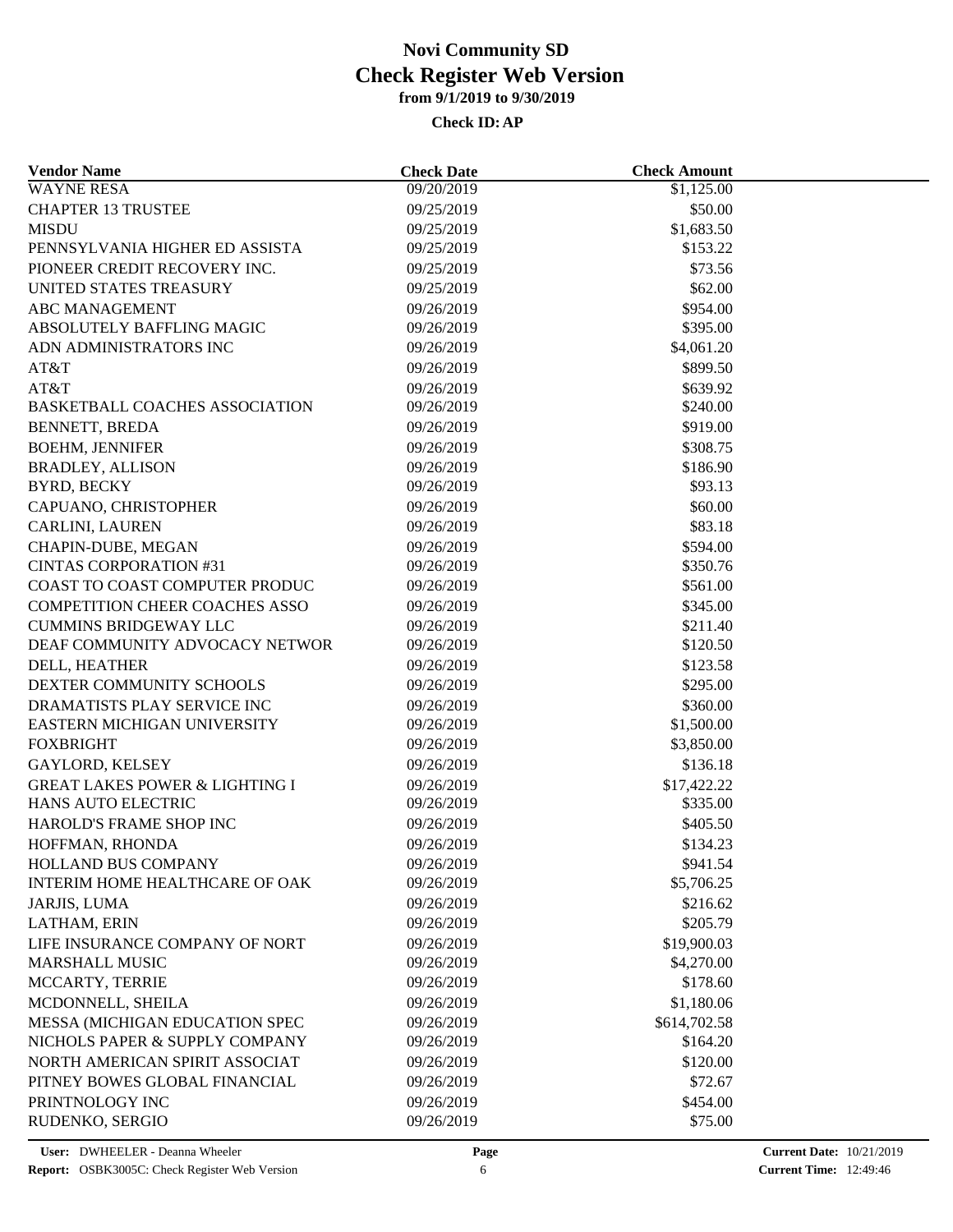| <b>Vendor Name</b>             | <b>Check Date</b> | <b>Check Amount</b>   |                |
|--------------------------------|-------------------|-----------------------|----------------|
| RUTKOWSKI, MELANIE             | 09/26/2019        | \$82.85               |                |
| RYAN, NICHOLAS                 | 09/26/2019        | \$43.04               |                |
| SAFEWAY SHREDDING LLC          | 09/26/2019        | \$60.00               |                |
| SECREST WARDLE LYNCH HAMPTON T | 09/26/2019        | \$153.75              |                |
| STORM, KERI                    | 09/26/2019        | \$38.98               |                |
| THEOPHELIS, ANASTASIA          | 09/26/2019        | \$98.31               |                |
| <b>TICKETRACKER</b>            | 09/26/2019        | \$8,840.00            |                |
| US FOODS INC                   | 09/26/2019        | \$537.16              |                |
| VARMA VUNDI, CHAITANYA RAMONUJ | 09/26/2019        | \$442.00              |                |
| VESCO OIL CORPORATION          | 09/26/2019        | \$240.00              |                |
| VSC INC                        | 09/26/2019        | \$6,588.00            |                |
| <b>WAGEWORKS INC</b>           | 09/26/2019        | \$788.64              |                |
| <b>WASHINGTON MUSIC CENTER</b> | 09/26/2019        | \$4,614.00            |                |
| WATERFORD MOTT H.S.            | 09/26/2019        | \$200.00              |                |
| WOLF, RACHAEL                  | 09/26/2019        | \$23.90               |                |
| ZONAR SYSTEMS INC              | 09/26/2019        | \$16,862.88           |                |
|                                |                   | <b>Issued:</b>        | \$1,502,731.57 |
|                                |                   | <b>Reversed:</b>      | \$22,518.67    |
| <b>AP Checks Processed:</b>    | 304               | <b>AP Bank Total:</b> | \$1,525,250.24 |
| <b>Total Checks Processed:</b> | 304               | <b>Grand Total:</b>   | \$1,525,250.24 |